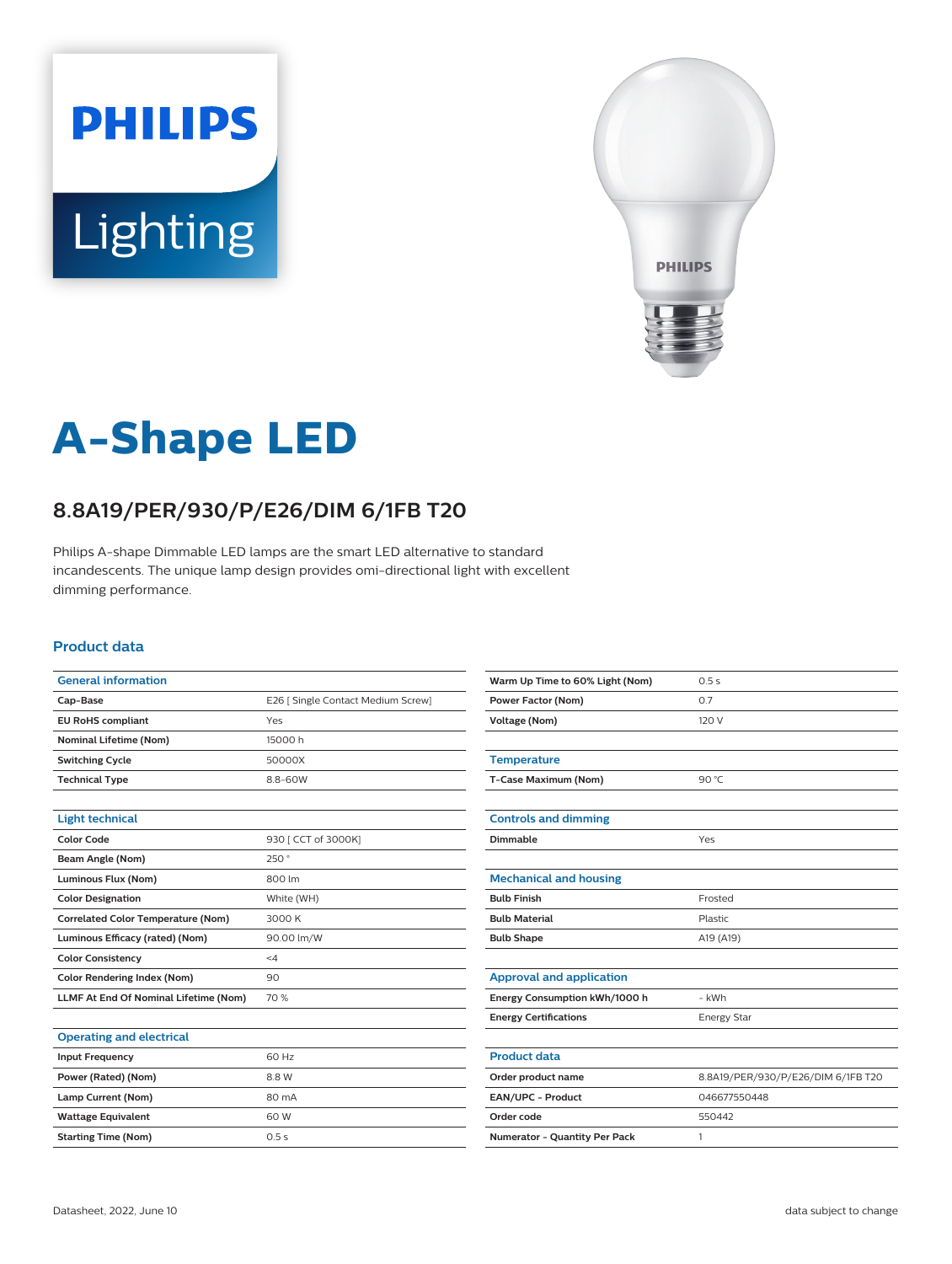## **A-Shape LED**

| Numerator - Packs per outer box |              |
|---------------------------------|--------------|
| Material Nr. (12NC)             | 929002036204 |
| Net Weight (Piece)              | 0.060 kg     |

#### **Dimensional drawing**



**Product D C** 8.8A19/PER/930/P/E26/DIM 6/1FB T20 62.5 mm 111.5 mm

**8.8A19/PER/930/P/E26/DIM 6/1FB T20**

#### **Photometric data**



81 H

**40 60 75 100W E26 A19 A21 Frosted**



**60W E26 A19 930 Frosted**

**60W E26 A19 930 Frosted**